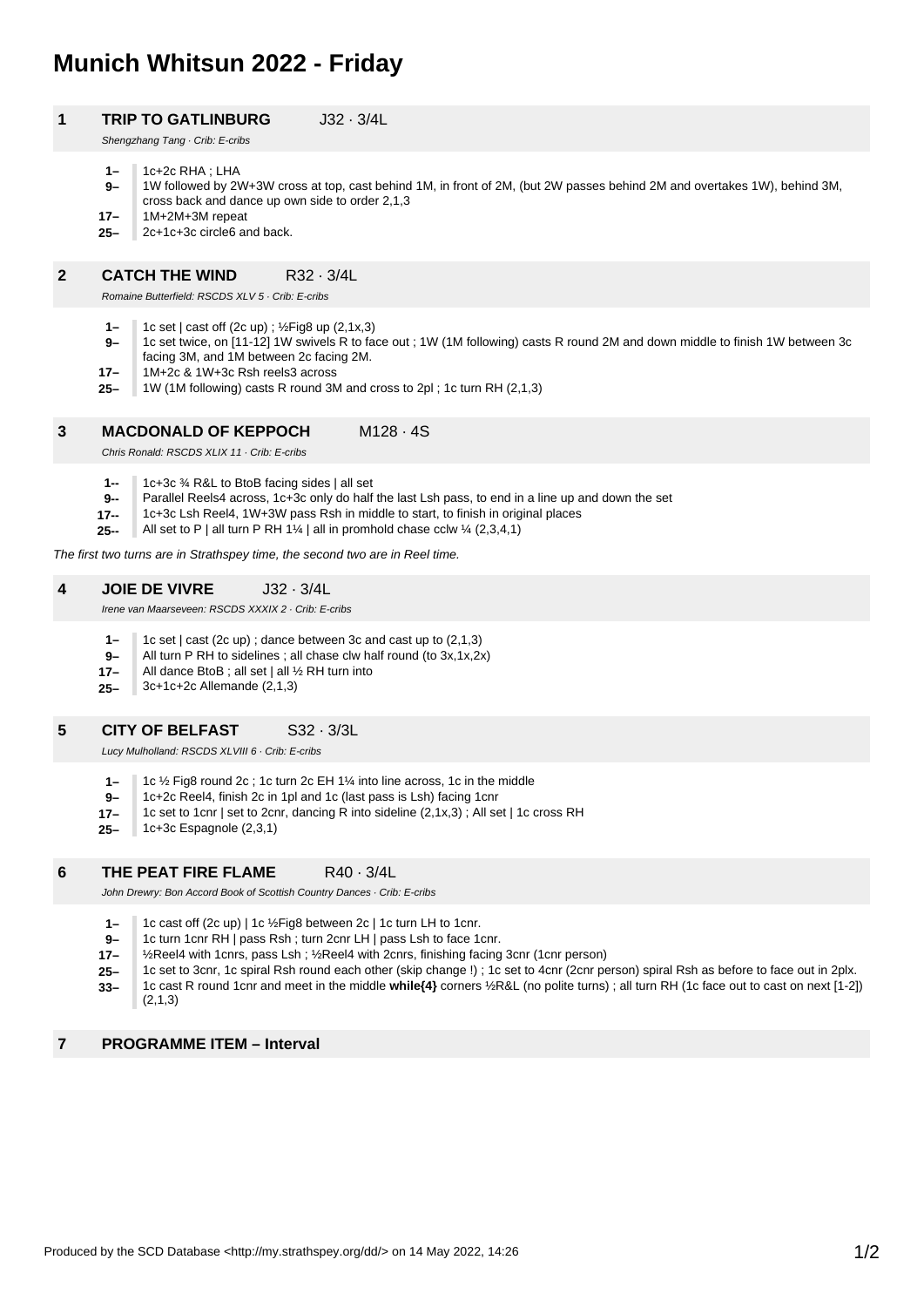# **8 THE LUCKENBOOTH BROOCH** J32 · 3/4L

John Bowie Dickson: Reels and Wheels (CD booklet) · Crib: E-cribs

- **1–** 1c in promhold (1M on the R) Reel3 with 2c (Rsh to 2M), 2c finish in 1pl
- **9–** Repeat with 3c, finish in centre, facing M side, 1M above 1W
- **17–** 2c+3c dance R&L **while{8}** 1c dance out on M side, divide and cast to meet in centre, dance out on W side, divide and cast into
- **25–** In lines across 1M+2c facing 1W+3c set twice ; 1c turn RH 1¼ to promhold to continue (2,1,3) (on 2nd time through, turn RH ¼ and dance down to 4pl (4c up))

#### **9 HIGH TIME** S32 · 2/4L

Kenton Stutz: High Time · Crib: F-cribs

- **1--** 1M advances | 1M+1W+2W set ; ½ Circle3 L (2M up on [5-6])| 1M crosses to 2pl **while{2}** 1W+2W change places BH (2,1)
- **9--** 1W repeat [1-9] with 1M & 2M, 2W stepping down on [13-14] (1,2)
- **17--** 1c Petronella Turn | A&R to centre {1+1} taking RH briefly ; »Rsh Turn« [Dance Rsh round P to 1pl] (1,2)
- **25--** 1c+2c Circle4 L to finish on 1diag facing P : into ½ Poussette (2,1)

# Note:

»Rsh Turn« (Right Shoulder Turn) is also known as Gypsy Turn, a term now considered offensive by some.

#### **10 THE HIGHLANDMAN KISSED HIS MOTHER** R32 · 3/4L

Miss Milligan's Miscellany of Scottish Country Dances · Crib: E-cribs

- **1–** 1c turn RH | cast off (2c up) ; turn LH 1½ to face 1cnrs
- **9–** 1c set to and turn corners, finish facing 1cnrs
- **17–** Reels3{6} with corners, Lsh to 1cnr | 1c cross RH to own side (2,1,3)
- **25–** 2c+1c+3c circle6 and back

### **11 THE AVIATOR** J32 · 3/4L

Carola Fischer: RSCDS LII 9 · Crib: E-cribs

- **1--** 1c lead down (2c up), on [4] 1W crosses in front and, 1M following, casts up (round any standing M), to finish 1c in 2pl facing 3W
- **9--** 3W+1c+2M Rsh lead-change diag. Reel3 ; 1M dancing the full reel, **while for [13-16]** 1W turns 3M LH to finish behind 1M, both on midline facing up
- **17--** 2W+1c+3M Rsh lead-change diag. Reel3 ; 1W dancing the full reel, **while for [21-24]** 1M turns 3W LH to finish 1c in 2plx, 1W facing out
- **25--** 1c dance up (1W Rsh to 2M, 1M Rsh to 2W) | 1c dance Rsh round 2W to 2pl | All set.

# **12 FLOWERS OF EDINBURGH** R32 · 3/4L

RSCDS I 6 · Crib: E-cribs

- **1–** 1W followed by 1M casts off 2, 1W crosses below 3c and casts up M side **while** 1M dances up the middle, both to P's place {6} | 1c set
- **9–** 1c repeat with 1M casting, finishing in original places
- **17–** 1c lead down the middle and up
- **25–** 1c+2c Poussette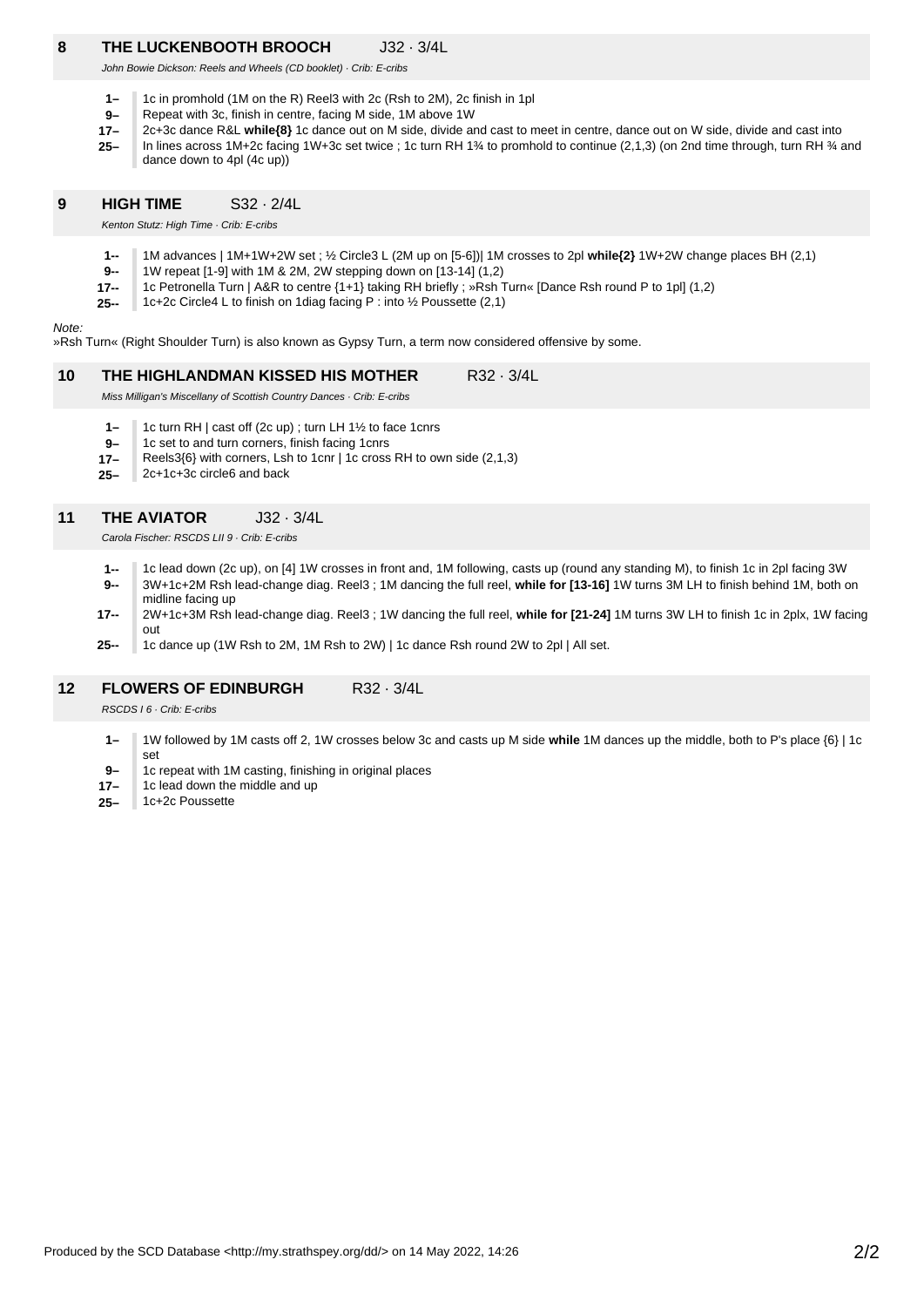# **Munich Whitsun 2022 - Saturday**

# **1 GRANVILLE MARKET** J32 · 3/4L

Elinor M Vandegrift: A Second Book of Graded Scottish Country Dances · Crib: E-cribs

- **1–**  $1c+2c$  RHA, I HA
- **9–** 1c cross RH | cast (2c up) ; ½ Fig8 up to face 1cnr
- **17–** 1c turn 1cnr RH | pass Rsh ; turn 2cnr RH | pass Rsh to (2,1,3)
- **25–** Circle6 and back

### **2 MILTON'S WELCOME** R32 · 3/4L

John Bayly: RSCDS XXXIII 8 · Crib: E-cribs

- **1–** 1c+2c+3c set | cross RH ; Set | 1c+3c turn P RH ¾ **while{2}** 2c cross RH to 2pl
- **9–** 1c+3c Reel4 on the midline, at the end 1W+3M take LH in passing and begin to turn **while** 1M+3W return to places
- **17–** 1W+3M turn to face own sides | both cast L (1W round 2W and 3M round 2M) to own places ; 1c+2c+3c turn LH into:
- **25–** 1c+2c Poussette. (2,1,3)

#### **3 INVERCAULD'S REEL** S32 · 3/4L

Alexander Bowman: RSCDS XI 10 · Crib: E-cribs

- **1–** 1c set | cast off (2c up) ; cross down between 3c and cast up to 2plx
- **9–** 2c+1c R&L, 1c finish facing 1cnr
- **17–** 1c set to and turn corners, finish between cnrs
- **25–** Reels3{6} on the sides (Lsh to 1cnrs) | 1c cross (to 2,1,3)

# **4 HOOKED ON BELLS** J32 · 4/4L

Irene Paterson · Crib: SCDDB Contributed Cribs & Diagrams

**25-32 17-24 13-16 9-12 5-8 1-4** 1L and 4M lead a chase followed by their partner: cast up/down around 2/3C and dance across 1C+4C LH across 1C+4C dance out (1M+4L out ends, 1L+4M out sides) and cast around one person, pulling back right shoulders at end WHILE 2C+3C advance and retire on diagonal Repeat from new positions, 1C+4C finishing slightly inside, M facing down, L facing up Alternating tandem reels of 3 on sides 4C+1C slip knot

#### **5 BALMAHA** S32 · 3/4L

Derek Haynes: Carnforth Collection of SC Dances 6 · Crib: E-cribs

- **1–** 1c+2c set | Circle4 L | turn BH into promhold facing up
- **9–** 1c+2c Allemande, 1c finish with LH turn to face 1cnr
- **17–** 1c dance Rsh round 1cnr and pass Rsh to face 2cnr **while{4}** 1cnrs turn RH ½ to face and cast R to exchanged places ; repeat with 2cnrs
- **25–** 3c+1M & 1W+2c RHA, opening (1c leading) into ; chase clw ½ (2,1,3)

# **6 CITY LIGHTS** J32 · 3/4L

Nicola Scott: RSCDS LII 1 · Crib: E-cribs

- **1--** 1c turn RH | cast (2c up) ; turn LH 1¼ to face 1cnrs (2,1,3)
- **9--** »Corners Pass And Allemande Turn R« on 1diag [same figure as Corners Pass And Turn, except that cnrs dance an Allemande Turn to the Right and 1c meet P in centre at end] ; all cnrs chase clw ½ **while{4}** 1c turn LH 1¼ to face 2cnrs[pos] (3x,1,2x)
- **17--** Repeat [9-12] on 2diag ; repeat [13-16], 1c finish in centre Lsh to P facing opposite side (2,1,3)
- **25--** 1W+2c & 1M+3c RHA (to 2,1,3) ; all turn P RH (or birl) (2,1,3)

#### **7 PINEWOODS REEL** R32 · 3/4L

John Bowie Dickson: A Yankee Sampler · Crib: E-cribs

- **1–** 1c+3c DblFig8 (1c cast to start) (1c finish in 2pl BtoB own side, 2c steps up)
- **9–** »Petronella Triangles«: 1c DTr {8}and finish facing 3cnr **while**{8} 2c+3c set | Petronella 1 place cclw ; set | Petronella 1 place cclw (to diagonally exchanged places)
- **17–** ½ diagonal Reel4 with 1cnrs, pass Rsh to face 4cnr positions ; ½ diagonal Reel4 with 2cnrs, finish facing 1cnr for:
- **25–** Reels3{6} across (Lsh to 1cnr), 1c turn RH (2,1,3) (but on 2nd time through 1c dance NHJ to 4pl as 4c continue the reel, casting into 3pl).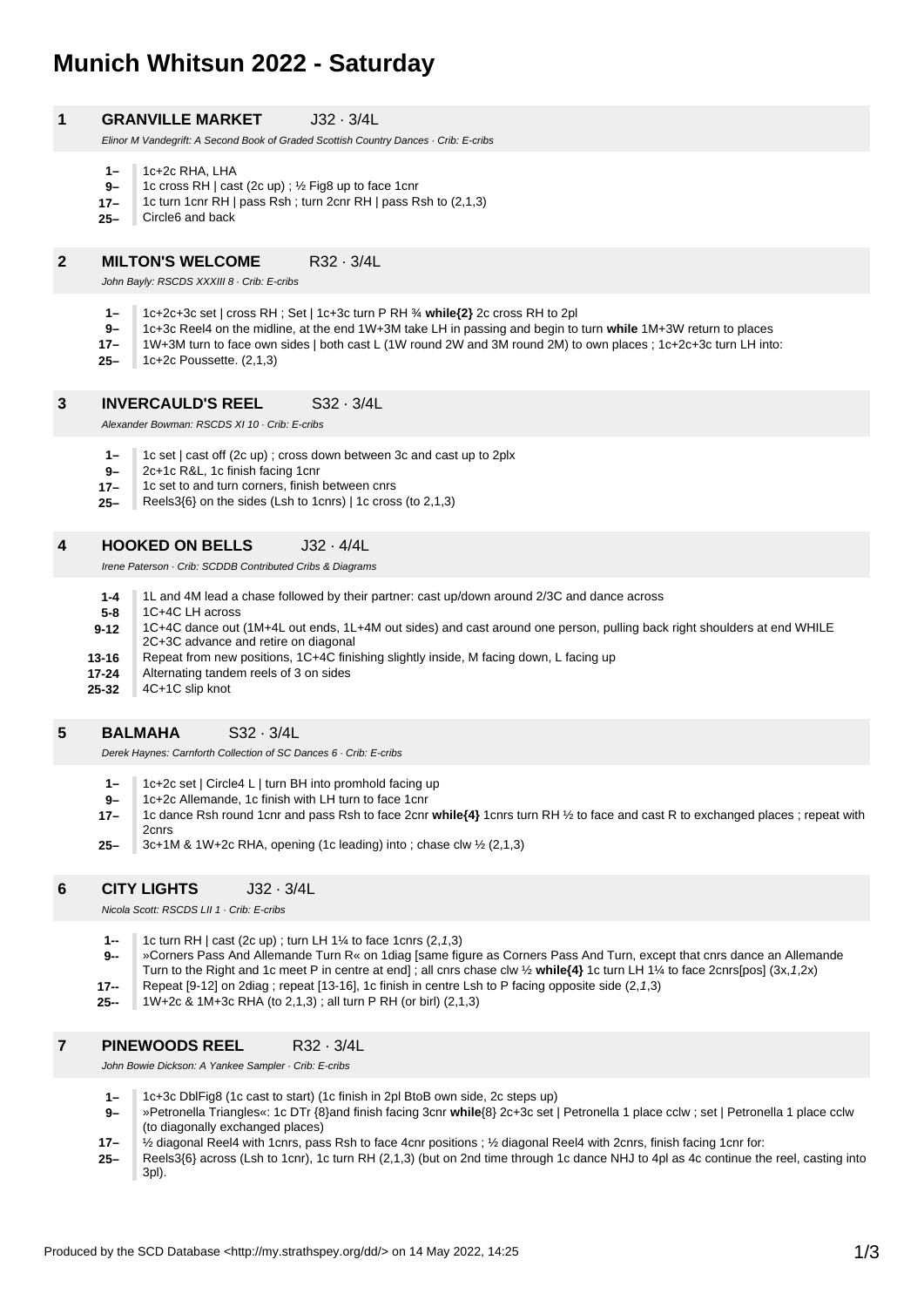# **8 PROGRAMME ITEM – Interval**

#### **9 MISS ALLIE ANDERSON** J32 · 3/4L

Mina Corson: The Leaflet Dances with Music · Crib: E-cribs

- **1–** All clap, 1W+2W+3W dance Rsh once round P to face down with him RHJ ; All lead down the middle
- **9–** All M turn P under R arm and lead up to  $(1x, 2x, 3x)$ ; All set,  $\frac{1}{2}$  RH turn into
- **17–** 1c+2c+3c Promenade (1,2,3)
- **25–** 1c+2W RHA, 1M finishing 2pl own side (2M up on [3-4]) ; 1c+2M LHA (2W up on [7-8]) to (2,1,3)

#### **10 RUBY WILKINSON'S FAREWELL TO CRANSHAWS** S32 · 4/4L

Alasdair Brown: RSCDS LII 6 · Crib: MiniCribs

2 chords - 2nd chord 3s+4s cross to opp sides

- **1-8** 1s+4s set, cast down/up to 2nd/3rd places (2s+3s step up/down bars 3-4). 1s+4s turn 1/2 LH & dance 1/2 LH across to 1M facing 3L, 1L+3M, 4M+2L, 4L+2M
- **9-16** 4s+1s dance diagonal interlocking reels of 4 with corner positions (LH across 1/2 way in middle) **while** 2s (in 1st place) & 3s (in 4th
- place) dance reels of 4 across. End with 4s+1s facing each other, NHJ with partner, (4s face down, 1s face up)
- **25-32 17-24** 4s+1s Set+Link & dance circle 4H round to Left 2s+4s also 1s+3s dance Poussette 2 4 (1) (3)
- 

# **11 THE CLANSMAN** R32 · 2/4L

Derek Haynes: RSCDS XXXII 8 · Crib: E-cribs

- **1–** 1c cross RH | cast off (2c up) ; 2c+1c ½ RHA | set to P (1,2x)
- **9–** 1c+2c R&L, finish with ¾ LH turn into line across, the W in the centre:
- **17–** The Targe (1W+2W turn ¾ RH **while**{2} 1M+2M chase ¼ round cclw | 1M+2W & 1W+2M Turn LH ; repeat) finishing on sides (2,1x)
- **25–** 2c facing 1c set | all set to P ; 1c lead up, cross and cast to 2pl (2,1)

#### **12 LES REMPARTS DE SÉVILLE** J32 · 3/4L

Aliénor Latour: RSCDS L 2 · Crib: E-cribs

- **1--** 1c set | cast off (2c up) ; 1c ½Fig8, Lsh to 1cnr
- **9--** 1c turn LH to face 1cnrs | 6 bars of set H&G, into lines across
- **17--** S&Link3 ; all set | all cross RH
- **25--** Circle6 and back (2,1,3)

#### **13 SANDS OF MORAR** S32 · 3/4L

Barry Priddey: RSCDS XLV 6 · Crib: E-cribs

- **1–** 1c Fig8 round 2c, giving hands
- **9–** All Mirror Reels3 on own side, 1c starts in, join hands on meeting P
- **17–** 1c turn BH | 1c dance to 3pl NHJ **while{4}** 2c+3c continue reel to top and follow behind 1c ; 3c+2c+1c set facing down | 1c cast to top, 2c+3c following to finish (1,2,3)
- **25–** 1c+2c Tourbillon (1c+2c turn P BH ½, opening out to one place clw in the square (1c to W side, 2c to M side) | 1c set to 2c ; repeat figure (to  $2x,1x$ ) |  $2c+1c$  cross RH) (2,1,3)

# **14 THE BLACK MOUNTAIN REEL** R32 · 5/5L

Derek Haynes: Thirty Popular Dances, Volume Two · Crib: E-cribs

**1–** 1c & 3c cross RH | cast off (2c+4c up) ; ½ Fig8 up and face 1cnr

**9–** Turn CPCP (1c & 3c turn 1cnr RH, P LH, 2cnr RH, P LH), finish facing 1cnr

- **17–** 1c & 3c Reels4 with 1cnrs, at the end pass P Lsh.
- **25–** 1W+2c (top), 1M+4c+3W (middle) and 3M+5c (bottom) RHA ; 1c & 3c turn LH and cast off (4c+5c up). (to: 2,4,1,5,3)

# **15 MRS STEWART'S JIG** J32 · 3/4L

Frans Ligtmans: RSCDS XXXV 1 · Crib: E-cribs

- **1–** 1c set | 1W casts, 1M following, round 3W, 1W dances up round 3M and 1M dances up the middle, 1c face 3c (2c up on 7-8)  $(2.1x.3)$
- **9–** 2c+1c+3c G-Chain (2c cross), 2M+1M finish facing out
- **17–** 2c+1c L-Chain
- **25–** 2c+1c+3c A&R ; 1c turn RH 1½ to (2,1,3)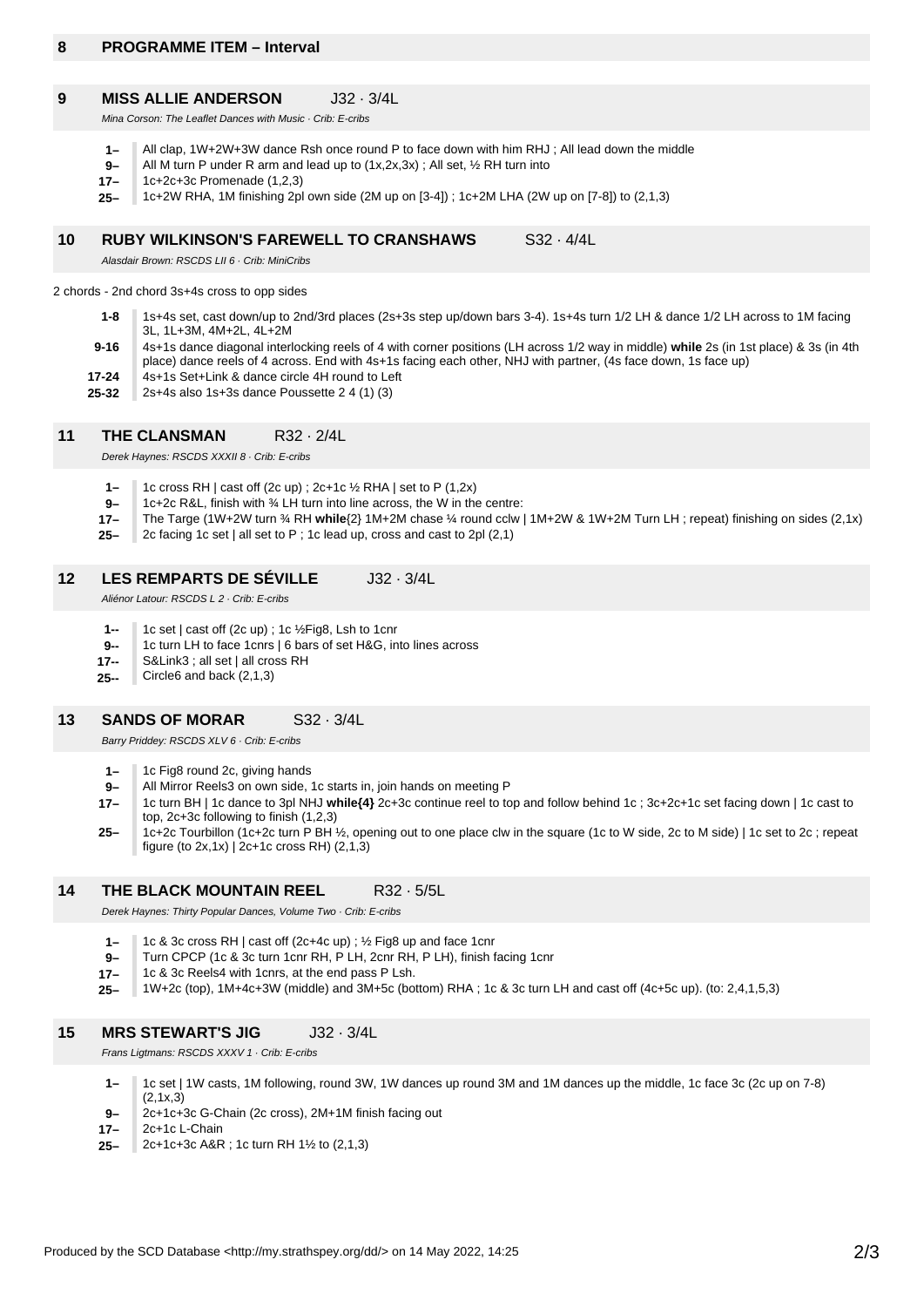# **16 THE MONTGOMERIES' RANT** R32 · 3/4L

Castle Menzies (18C): RSCDS X 1 · Crib: E-cribs

- **1–** 1c cross RH | cast off (2c up) ; cross LH | cast L (W up, M down)
- **9–** 2c+1W &1M+3c Rsh Reels3 across
- **17–** 1c NHJ set to 2W (swivel ½ inwards), set to 3M (veer L together), set to 3W (swivel ½ inwards), set to 2M (and face own 2cnr)
- Reels3{6} on the sides, Rsh to 2cnr | 1c cross RH to 2pl**25–** ı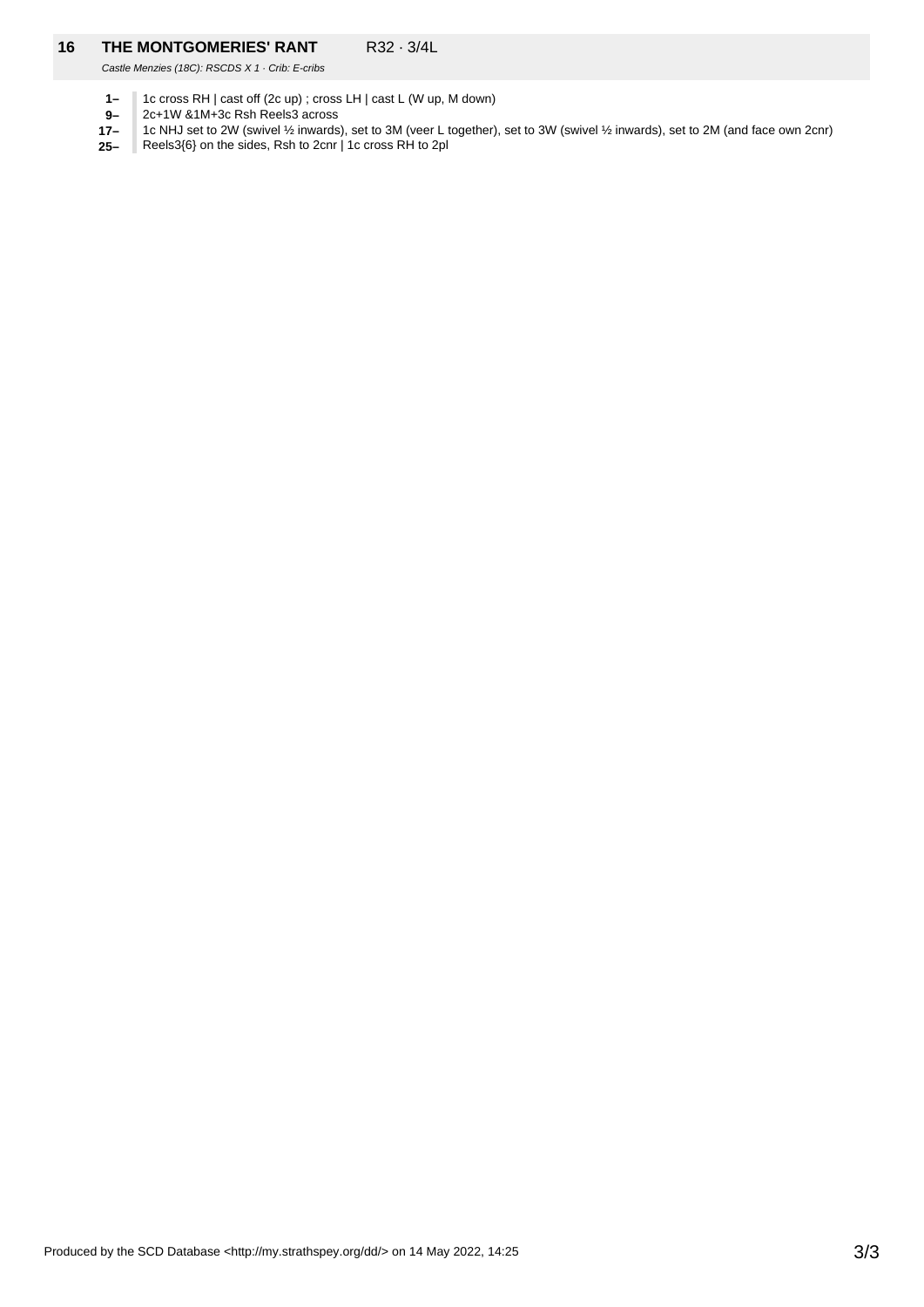# **Munich Whitsun 2022 - Sunday**

| <b>LIQUID ASSETS</b><br>1 | $J32 \cdot 3/4L$ |
|---------------------------|------------------|
|---------------------------|------------------|

John Drewry: New Dances by John Drewry 2003 · Crib: E-cribs

- **1--** 1c cross down into Mirror Reels3 on opposite side (1x,2,3), 2c facing out
- **9--** 1c turn 2c on sideline EH 1½ (2,1x,3) ; 1c+3c repeat (2,3,1x), 3c facing out
- **17--** 1c cross up into Mirror Reels3 on own side (2,3,1), 3c facing out
- **25--** 1c turn 3c on sideline EH 1½ (2,1,3) ; 1c dance up between 2c and cast off to (2,1,3)

# **2 A TRIP TO BAVARIA** R32 · 4/4L

James MacGregor-Brown: Collins Pocket Reference: Scottish Country Dancing · Crib: E-cribs

- **1-16** 1c+4c cross RH **while** 2c+3c ½RHA | middle and end Cs change place LH on sides ; repeat 3 times, finish (1,2,3,4) 1c facing down, 2c up
- **17–** 1c set to 2c | cross down to face 3c (2c dance up) ; 1c+3c repeat
- **25–** 1c+4c repeat ; All A&R, 1c changing sides RH on [30] (2,3,4,1)

Note: on [30] the original says »RH«, but »BH« is widely used.

#### **3 ASILOMAR ROMANTIC** S32 · 3/4L

Tom Cuthbertson: Thirty Popular Dances, Volume Two · Crib: E-cribs

- **1–** 1c+3c DblFig8 round 2c, to begin 1c crosses down, 3c casts up
- **9–** 1c+2c Poussette
- **17–** 1c dance in and down one and face P (2c up) | set ; dance Rsh round 4cnr to face 1cnr
- **25–** SetH&G (to 2,1,3)

#### **4 IAN POWRIE'S FAREWELL TO AUCHTERARDER** J128 · 4S

Bill Hamilton: Thirty Popular Dances, Volume Two · Crib: E-cribs

- **1--** Circle8 L and back
- **9--** All W pass in front of P, dance behind next M ; RHA in the centre
- **17--** All W cross in front of opposite M, dance behind next M ; RHA, joining P for
- **25--** All Promenade once round clw (but see note)
- **33--** 1c+3c (W following M) dance on 1 place clw and in (M round M, W round W) to face next couple ; set to and turn that person RH
- **41--** Reels4 across
- **49--** Fig8, 1c round 2c, 3c round 4c
- **57--** 1c+3c LHA ; 1c/3c dance out Lsh round 2c/4c (M round M, W round W) and cclw to places
- **65--96** 2c+4c repeat bars 33-64
- **97--** All Promenade once round cclw
- **105-120** The Men repeat [9-24] cclw with LHA in the centre
	- **121--** Circle8 RIGHT and back (see note)

Note: This crib follows the current way of dancing. In the original instructions, the promenade [25-32] is cclw. Bill Hamilton said in 'hindsight' this promenade should be clw, but preferred not to change the official instructions. Bill disapproved of another variant, where the circle [121-128] is continued to the R only.

#### **5 THE GARDENERS' FANTASIA** S32 · 3/3L

Pamela Cook: RSCDS XLVI 2 · Crib: E-cribs

- **1–** 1c+2c Circle4 L and face up/dn NHJ ; Set | 1c turn inwards and cast as 2c dance up and 3c step in for
- **9–** 1c+3c Rondel, 3c finish facing 1cnr
- **17–** 3c set to and turn cnrs, finish on sidelines (2,3x,1) with 1c facing 2c
- **25–** 3c dance up | cast off ; lead down LHJ, cross and cast up **while{8}** 2c+1c R&L, starting along the sides (2,3,1)

## **6 TRIP TO TIMBER RIDGE** R32 · 3/4L

Linda Henderson: RSCDS LII 12 · Crib: E-cribs

- **1--** 1c turn RH | cast (2c up) ; 1W+2c & 1M+3c RHA, 1c facing 1cnrs at end
- **9--** Corners Pass and Turn, on [16] 1c pull Rsh back to finish BtoB in centre facing opposite side
- **17--** DTr, on [23-24] 1c Petronella turn to 2pl (2,1,3)
- **25--** Circle6 and back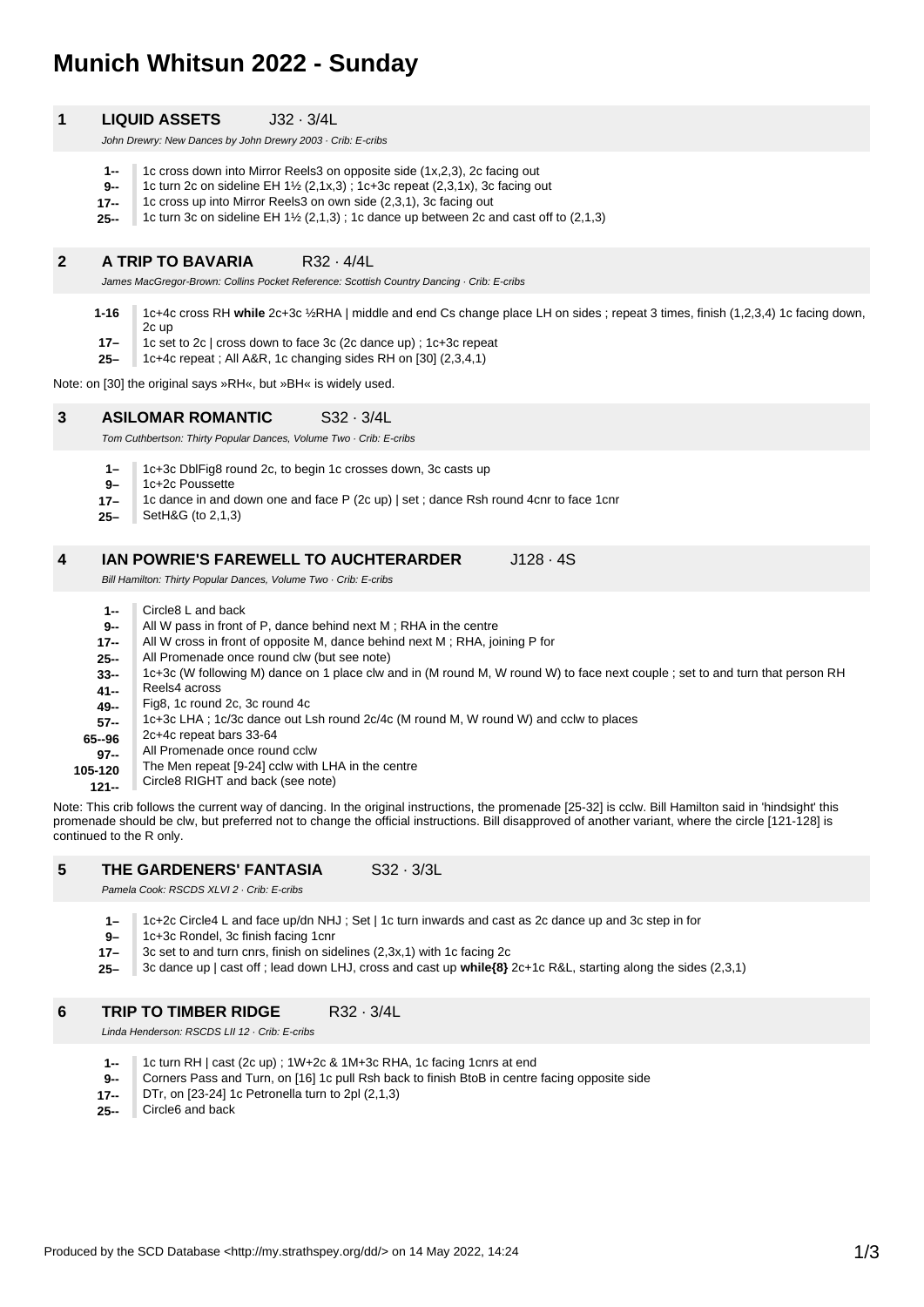# **REST SET IN THE HALL J32 · 3/4L**

Helen Greenwood: RSCDS XLVI 7 · Crib: E-cribs

- **1–** 1c set | 1W (1M follows) casts off 2, crosses, W dances up behind M line, and M dances up the middle, 1c face 1cnr (2c up)
- **9–** 1c set to 1cnr | 1c cast Rsh round each other to 3cnr position **while{2}** 1cnrs dance into centre, and swivel R to face own cnr ;
- repeat, 1cnrs finishing in exchanged places, and 1c facing 2cnr
- **17–** Repeat with 2cnrs (3x,1x,2x)
- **25–** All chase clw ½ round ; all turn RH. (2,1,3)

# **8 SUGAR CANDIE** S32 · 3/4L

RSCDS XXVI 9 · Crib: E-cribs

- **1–** 1c set | cast off (2c up), pass Lsh and cast R round 1cnr, to finish BtoB in the centre, M facing down, W up
- **17– 9–** 1W+2c & 1M+3c circle3, at end 1c swivels R to face P ; 1c set, turn ¾ BH to face 1cnrs (open out with 1M using RH to assist P) Turn CPCP
- **25–** Reels3{6} with corners, Lsh to 1cnr, 1c cross RH to (2,1,3)

#### **9 SUMMER WOOING** R32 · 3/4L

Alan Macpherson: RSCDS XXXVIII 6 · Crib: E-cribs

- **1–** 1c+2c circle4 to the left ; 1c+2c chase clw ½-round to finish on opposite sides, 2c facing 1c (2x,1x,3)
- **9–** Rsh Reels3 on sides
- **17–** 1c, followed by 2c lead down the middle {3}, (2c split for) 1c+2c lead up {3} | and cross to own side RHJ, the W passing below the M and under the joined arms, into
- **25–** 1c+2c Poussette (2,1,3)

# **10 PROGRAMME ITEM – Interval**

### **11 GOOD HEARTED GLASGOW** J32 · 3/4L

Peter Knapman: A Guide to Scottish Country Dancing (ex-Collins) · Crib: E-cribs

- **1–** 1c turn RH | cast off (2c up) ; turn LH 1¼
- **9–** Teapots R ; and L (2c+1W & 1M+3c RHA ; 2c+1M & 1W+3c LHA)
- **17–** 1c lead down the middle and up into 2pl
- **25–** All circle6 and back

# **12 ALLTSHELLACH** S32 · 2/4L

Elizabeth D Gilroy: RSCDS XXIII 2 · Crib: E-cribs

- **1–** 1c+2c set | turn BH, into ; 1c+2c ½Poussette, finishing in the middle, facing down
- **9–** 2c+1c lead down the middle ; (2c divides) 1c+2c lead up to (1,2)
- **17–** Reel4 across the dance, 1W and 2M pass Lsh to begin, and finish with a loop on own side
- **25–** Tournée

#### **13 THE COUNTESS OF DUNMORE'S REEL** R32 · 3/4L

Deirdre MacCuish Bark: RSCDS XLIX 12 · Crib: E-cribs

- **1--** 1c set | dance down (2c up) ; cast up round 3c | set advancing to face 1cnr
- **9--** 1c turn 1cnr RH, pass Rsh; turn 2cns RH, pass Rsh to face out in 2pl (cnrs dance for {4}) (2,1,3)
- **17--** [3C Chain Progression] 1c cast ¼ clw round set **while** 2c & 3c Turn RH ¾ | 2M+3W turn LH 1½ **while{4}** the others promenade clw
	- ½ round set | 3c+2c turn RH ¾ **while** 1c dance clw to 2pl (3,1,2)
- **25-** all chase  $\frac{1}{2}$  way clw; set | cross RH (2,1,3)

3C Chain Progression was earlier known as Chaperoned Chain Progression

# **14 THE KELLOHOLM JIG** J32 · 3/4L

Peter Hyssett: The Leaflet Dances with Music · Crib: E-cribs

- **1–** 1c set | cast to 2pl (2c up) ; 1c set to 1cnrs | change places with them RH and face along side (with polite turn).
- **9–** 1W+3W & 2M+1M set to each other | change places LH ; 1c turn RH 1½ to 2pl.
- **17–** 1c set to 2cnrs | change places with them RH ; 1M+3M & 2W+1W set to each other | change places LH (3x,1x,2x).
- **25–** 3c+1c+2c A&R, ½ circle6 L (2,1,3)